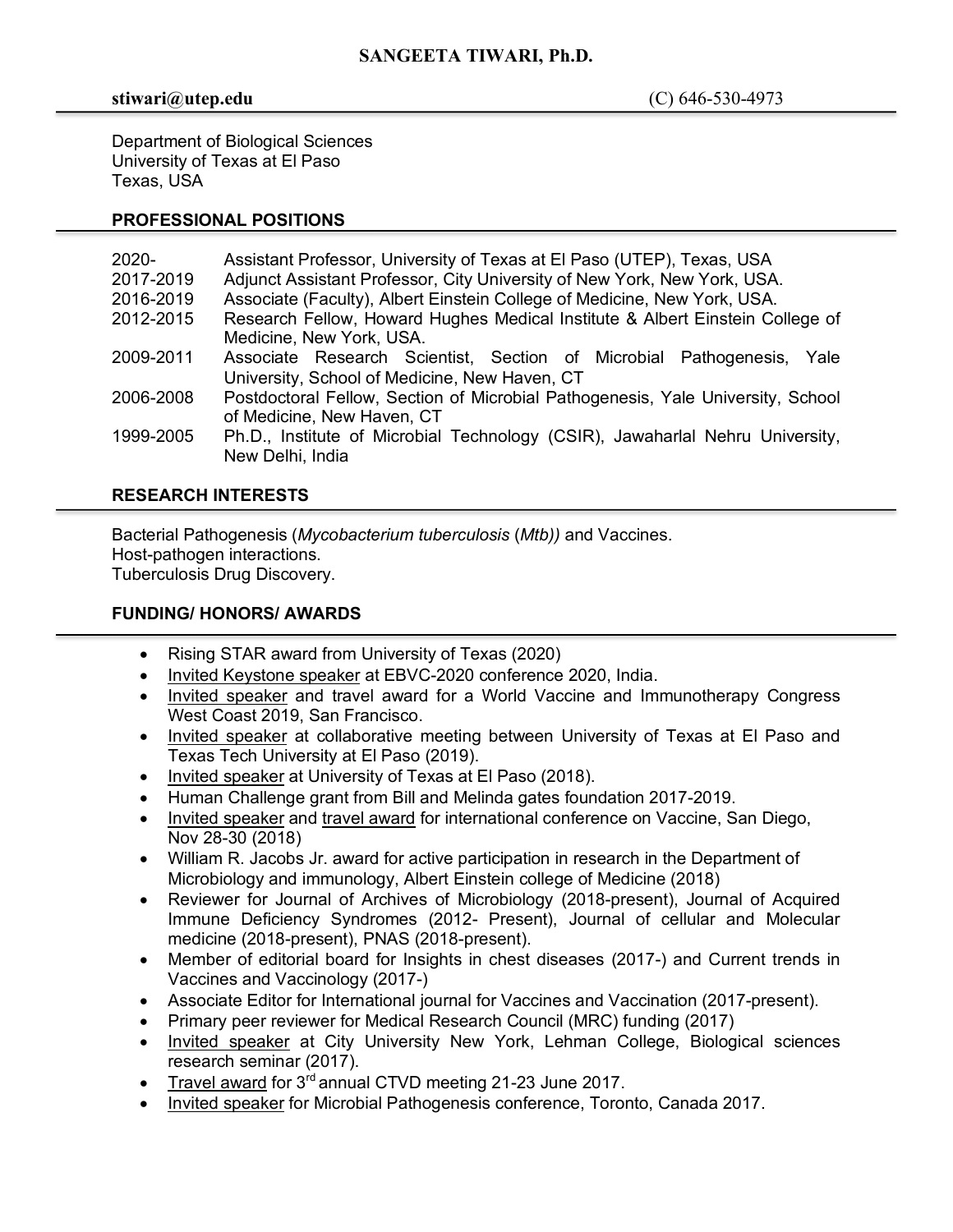- Invited speaker at Institute of Microbial Technology, a top ranking CSIR Institute, Chandigarh, India, (2015).
- Council of Scientific and Industrial Research predoctoral fellowship, India (2002-2005).
- Council of Scientific and Industrial Research predoctoral fellowship, India (1999-2001).
- Academic excellence fellowship by Government of India for undergraduate and Masters education (1996-1998).
- University Academic excellence award for outstanding performance in Masters, GNDU, India (1998).
- University Academic excellence award for outstanding performance in undergraduate, GNDU, India (1994-1996).

### **RESEARCH EXERIENCE**

2020- **Tenure-track** Assistant Professor, UTEP.

#### **Roles and Responsibilities:**

- Supervise undergraduate, graduate students and postdoctoral fellows.
- Manage lab projects
- Grant writing and submissions.

**Research:** TB chemotherapy, Vaccines and host-pathogen interactions

- Drug discovery against *Mtb* by targeting arginine biosynthesis.
- New potential Vaccines against *Mtb* alone or in combination with BCG
- Cancer immunotherapy

#### 2012- 2019 *Associate (Faculty),* Albert Einstein College of Medicine.

Advisor: Dr. W.R. Jacobs Jr. (National Academy of Sciences Member)

### **Roles and Responsibilities:**

- Initiate, develop and manage multi organizational TB projects
- Represent AECOM vaccine group at vaccine meetings and conferences.
- Edit and provide Critiques for several federal or private grants.
- Writing RO1 and R21 NIH grants. In first attempt RO1 got reviewed.
- Mentor postdoctoral fellows, graduate, undergraduate and high school students.

**Research:** TB chemotherapy, Vaccines and host-pathogen interactions

- Generation of null deletion mutant sets with barcodes to shorten chemotherapy by Identification of novel potential drug targets essential for *in vivo* survival of *Mtb* and other Nontuberculous mycobacteria. Understanding of the mechanisms of sterilization of *Mtb* by above discovered pathways/genes.
- Generation of null deletion mutants to generate potential new vaccine candidates
- Identification of novel mycobacterial factors involved in virulence and evasion of host immune responses to design effective vaccines and host directed therapies.
- Utilization of attenuated recombinant mycobacterial vectors to express antigens to generate AIDS and Malaria vaccines.

#### 2005- 2011 *Postdoctoral fellow and Research Associate Scientist***,** Howard Hughes Medical Institute, Yale University. Advisor: Dr. J.D. MacMicking

**Research and Roles:** "Understanding of IFN-γ inducible innate immune mechanisms against intracellular Pathogens", a step towards host directed therapy against *Mtb* and other intracellular pathogens.

• Investigation of the mechanism of Immunity related GTPases in regulating host defense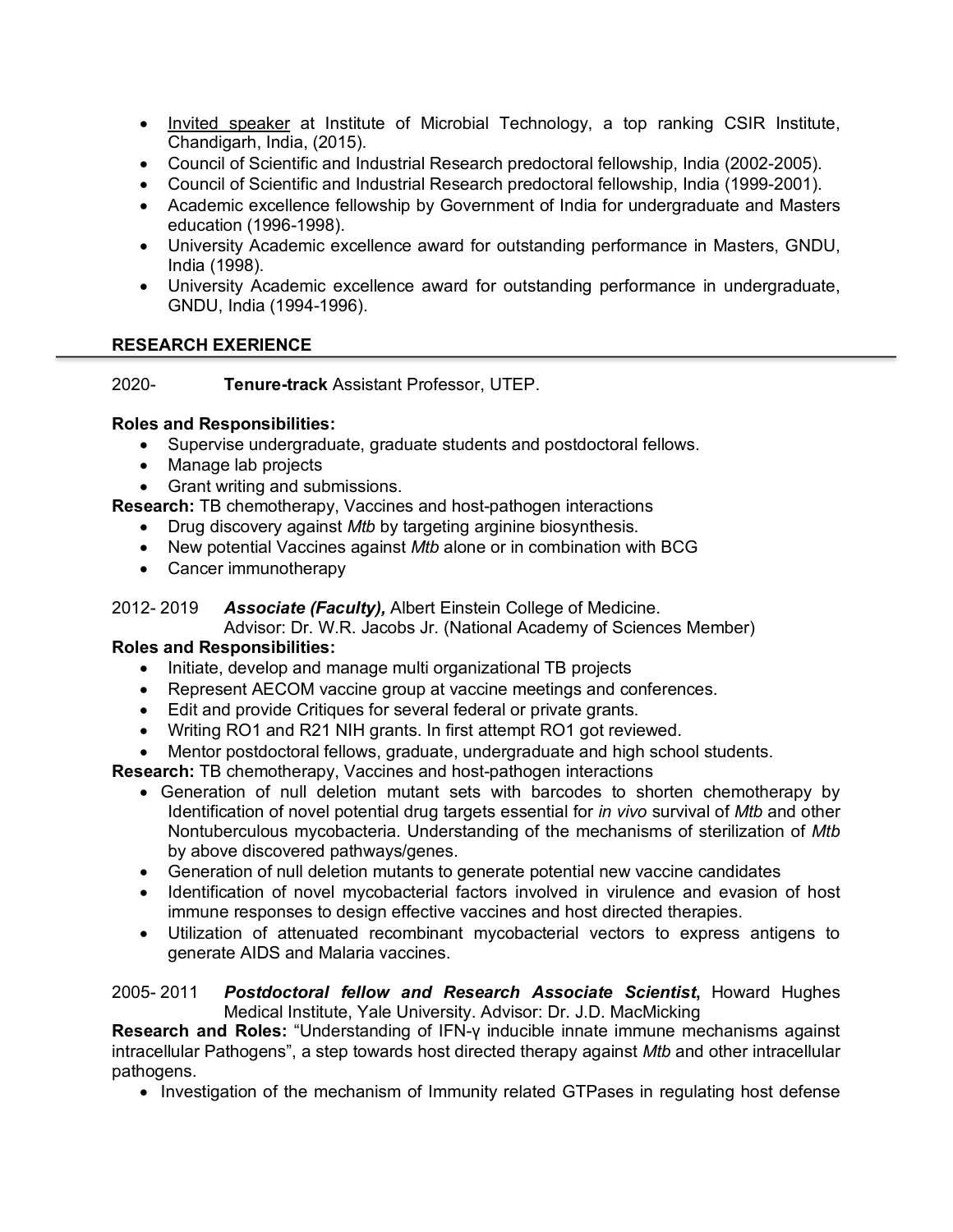processes involved in the control of vacuolar pathogens like *Mycobacterium tuberculosis (Mtb), Listeria* and *Salmonella.*

- Dissection of role of Immunity related GTPases in antigen presentation by a novel pathway involving organelle "lipid bodies".
- Initiated, developed and managed projects.

1999-2005 *Ph.D. fellow*, Institute of Microbial Technology, Council Of Scientific & Industrial Research (CSIR) & Jawaharlal Nehru University, New Delhi, India. Advisor: Dr. Pradip K. Chakraborti

**Research:** "Molecular and biochemical characterization of Mycobacterial virulence factor "Nucleoside Diphosphate Kinase (mNdK)"

- Elucidated the molecular and biochemical properties of mNdK
- Structure-function analysis and Genetic studies to elucidate the effect of mutations on the functionality of mNdK by disruption of Ndk in *Pseudomonas aeruginosa* and complementation using mNdK and its mutants.
- Functional dissection to study role of mNdK in virulence of *M.tb* by its disruption in mycobacteria and assessment of its effect on macrophages.

## **PUBLICATIONS**

- 1. **Tiwari S**\*, Dutt T *et al*., BCG-Prime and Boost with Esx-5 secretion system deletion mutant leads to better protection against clinical strains of Mycobacterium tuberculosis, 2020 (manuscript Submitted in *Vaccine*, \* co-corresponding author)
- 2. **Tiwari S<sup>\*</sup>**, Casey R, Hingley-Wilson S, Jacobs WR Jr. <sup>\*</sup> (2019). Inject and infect; how *mycobacterium tuberculosis* utilizes its major virulence-associated type VII secretion system ESX-1, *Microbiology spectrum*, 7(3):1-14. ( <sup>À</sup>**Corresponding authors**)
- 3. Tiwari S<sup>\*</sup>, Chen B, Chen M, Vilcheze C, Weinrick B, Malek A, Berney M, Vitor M, Thomas S. Hartman T, Blundell T, and Jacobs WR Jr. \* (2018). Arginine-deprivation-induced oxidative damage sterilizes *Mycobacterium tuberculosis. PNAS*, 115 (39): 9779-9784. ( <sup>À</sup>**Corresponding authors**)
- *This article is highlighted as Commentary in PNAS.* Mizrahi V, Warner DF. 2018. Death of Mycobacterium tuberculosis by l-arginine starvation. *PNAS* 115(39): 9658-9660
- 4. Zolla V, Nizamutdinova IT, Scharf B, Clement CC, Maejima D, Akl T, Nagai T, Luciani P, Leroux JC, Halin C, Stukes S, **Tiwari S**, Casadevall A, Jacobs WR Jr., Entemberg D., Zawieja D., Condeelis J., Fooksman D.R., Gashev A.A. and Santambrogio L. (2015). Aging-related anatomical and biochemical changes in lymphatic collectors impair lymph drainage, fluid homeostasis and pathogen transport**.** *Aging Cell.* 14(4): 582-94.
- 5. Vilchèze C, Molle V, Carrère-Kremer S, Leiba J, Mourey L, Shenai S, Baronian G, Tufariello J, Hartman T, Veyron-Churlet R, Trivelli X, **Tiwari S.**, Weinrick B, Alland D, Guérardel Y, Jacobs WR Jr., Kremer L. (2014). Phosphorylation of KasB Regulates Virulence and Acid-Fastness in Mycobacterium tuberculosis. *PLoS Pathogens*. 10(5): e1004115
- 6. Junqueira-Kipnis AP, Oliveira FM, Trentini MM, **Tiwari S**, Chen B, Resende DP, Bruna D, S Silva, Chen M, Tesfa L, Jacobs WR Jr., Kipnis A (2013). Prime–Boost with Mycobacterium smegmatis Recombinant Vaccine Improves Protection in Mice Infected with Mycobacterium tuberculosis. *PLos One*, 8(11): e78639.
- 7. Kim BH, Shenoy AR, Kumar P, **Tiwari S** and MacMicking JD (2010**)** IFN-γ-inducible Gbps confer cell-autonomous immunity to bacterial pathogens. *Science.* 332 (6030): 717-21. *This article is highlighted in:*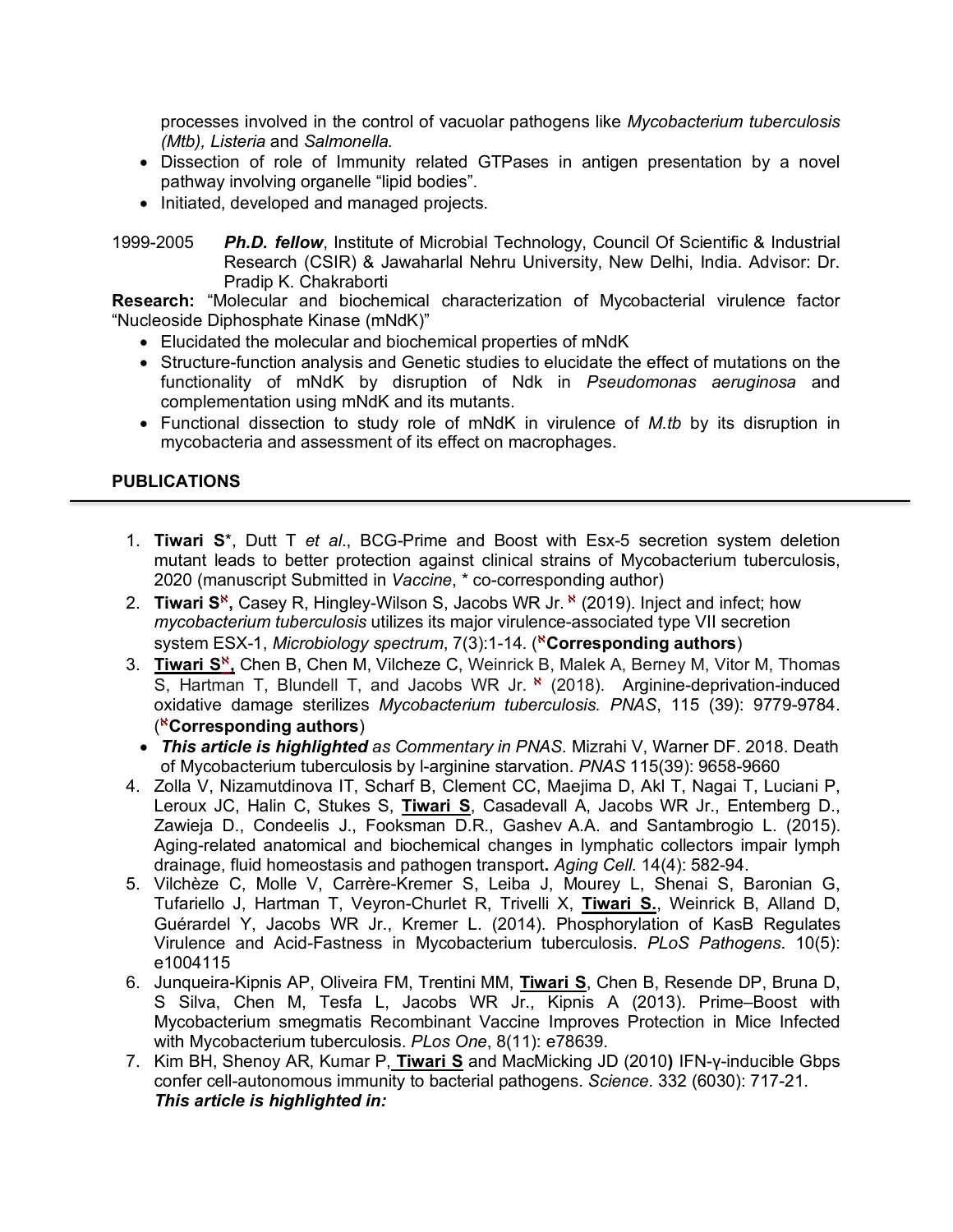- Olive Leavy. Innate immunity: GBPs coordinate vesicular trafficking for host defense. 2011. *Nature Reviews Immunology*. 11(6): 372-3.
- *The Scientist Magazine* "Proteins on the prowl, Defensive proteins kill bacteria invading mouse cells by delivering deadly sacs of antimicrobial chemicals".
- *MedicalXpress*:http://medicalxpress.com/news/2011-05-key-weaponsimmunearsenal.html
- 8. Bougnères L <sup>§</sup>, Helft J <sup>§</sup>, Tiwari S <sup>§</sup>, Vargas P, Chang BH, Chan L, Campisi L, Lauvau G, Hugues S, Kumar P, Kamphorst AO, Dumenil AM, Nussenzweig M, MacMicking JD, Amigorena S, Guermonprez P (2009). A role for lipid bodies in the cross-presentation of phagocytosed antigens by MHC class I in dendritic cells. *Immunity*. 31(2): 232-44**.** *§* **Authors contributed equally to this work**.
	- *This article was highlighted in the IMMUNITY PREVIEWS.*
	- Michel Desjardins*. (2009).* The Good Fat: A Link between Lipid Bodies and Antigen Cross-presentation*. Immunity*. *31(2): 176-178.*
- 9. **Tiwari S**, Choi HP, Matsuzawa T, Pypaert M, MacMicking JD (2009).Targeting of the GTPase Irgm1 to the phagosomal membrane via PtdIns $(3,4)P(2)$  and PtdIns $(3,4,5)P(3)$ promotes immunity to mycobacteria. *Nature Immunology*. 10: 907-17.
	- *This article is highlighted in NEWS AND VIEWS in Nature Immunology.* Kuijl C & Neefjes J *(2009).* New insight into the everlasting host-pathogen arms race. *Nature Immunology*. *10(8): 808-809.*
- 10. **Tiwari S**, Macmicking JD (2008). Bacterial phagosome acidification within IFN-gammaactivated macrophages: role of host p47 immunity-related GTPases IRGs), *Methods in Molecular Biology*. 445: 407-15.
- 11. Shenoy AR, Kim BH, Choi HP, Matsuzawa T, **Tiwari S**, MacMicking JD (2007). Emerging themes in IFN-gamma-induced macrophage immunity by the p47 and p65 GTPase families. *Immunobiology.* 212: 771-84.
- 12. **Tiwari S**, Kishan KV, Chakrabarti T, Chakraborti PK (2004). Amino acid residues involved in autophosphorylation and phosphotransfer activities are distinct in nucleoside diphosphate kinase from *Mycobacterium tuberculosis*. *J. Biol. Chem.* 279: 43595-603.

# **PATENT**

"Double auxotrophic Mycobacterium and uses thereof" (Provisional patent application No. 62/764, 696 Filed, USA, Albert Einstein College of Medicine, 2018). Inventors Jacobs WR Jr. and **Tiwari S**.

### **MENTORING, SUPERVISION AND TEACHING EXPERIENCE**

- 2020- (Spring) Assistant Professor, UTEP, El Paso, Dept. of Biological Sciences. "**Advanced Topics in Molecular Biochemistry**" course for the graduate students.
- 2020- Assistant professor, UTEP, Mentoring graduate students and postdoctoral fellows (undergraduate students: Austre Y. Schiaffino Bustamante, Luisa Dominguez; graduate students: Stephanie Kehl, Abraham Villa Mundo; Postdoctoral fellow: Chenoa Arico and Tugba Mehmetoglu), UTEP.
- 2018-19 (Spring) Instructor, **Clinical Microbiology/Infectious diseases** Lab course, Albert Einstein College of Medicine, Dept. of Medicine/Infectious Diseases.
- 2017-19 (Spring) Adjunct Professor, CUNY Lehman College, New York, Dept. of Biology. "**Immunology**" course for the undergraduate students
- 2018 Mentor, Albert Einstein college of Medicine, Dept. of Microbiology and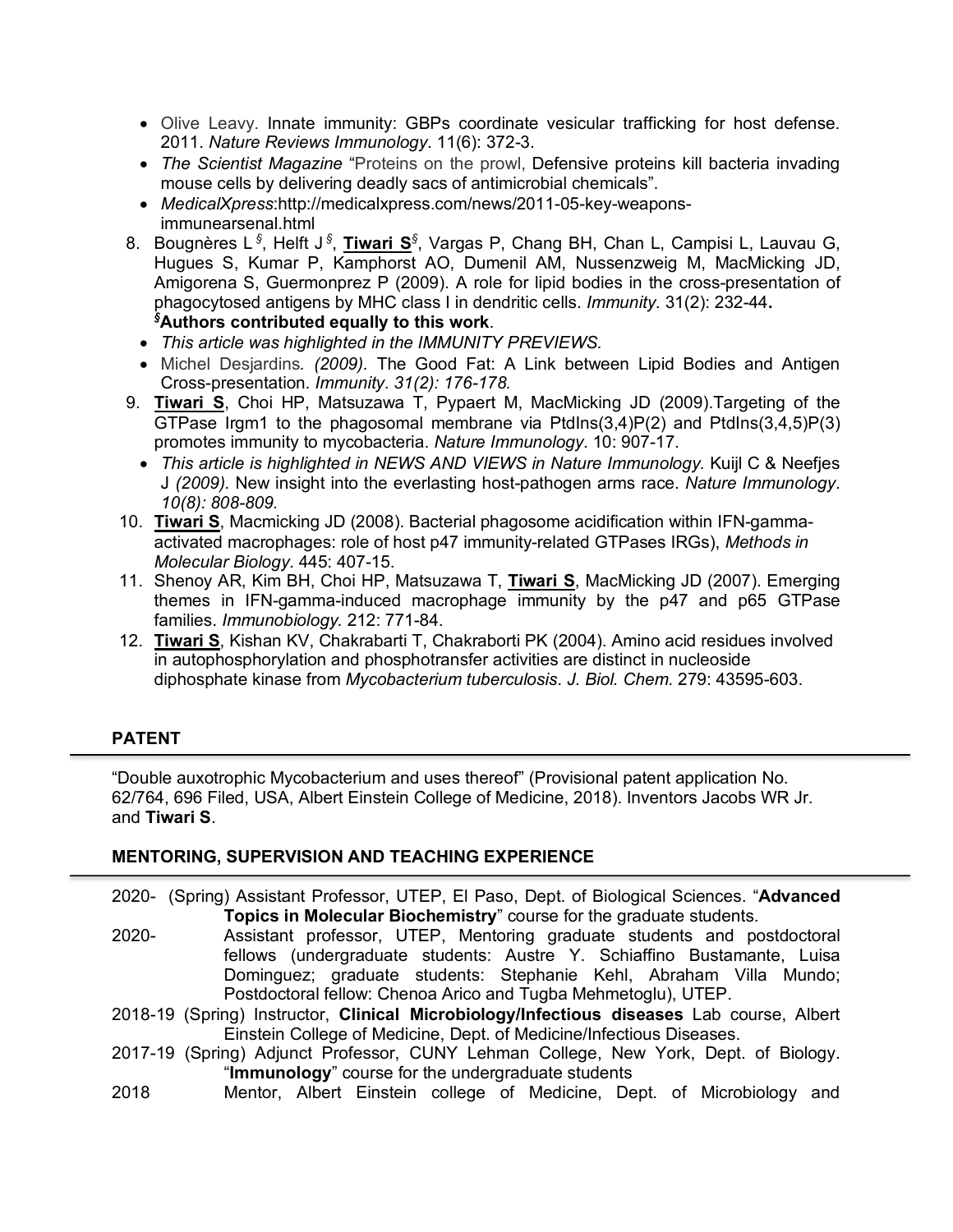Immunology. Undergraduate student, Yunia Alvarez and master's student Robin Khan, CUNY, Lehman College.

- 2017 Mentor, Albert Einstein college of Medicine, Dept. of Microbiology and Immunology. Undergraduate STEM program student: Marie Mazzeo (presented poster at Einstein (2017), as well as will present poster at Emerging researchers National (ERN) conference in STEM, 2018 and received first place.
- 2016 Research Consultant, Albert Einstein College of Medicine, Dept. of Microbiology and Immunology. Oren Mayer, Ph.D. student.
- 2015 (Summer) Mentor, Albert Einstein college of Medicine, Dept. of Microbiology and Immunology. High school student: Dan Vozza.
- 2014 (Fall) Assistant Instructor, Albert Einstein College of Medicine, Dept. of Microbiology and Immunology. "**Microbes**" course for the M.D., Ph.D. students.
- 2014 (Summer) Mentor, Albert Einstein college of Medicine, Dept. of Microbiology and Immunology. High school students: Karen Giraldo & Humira Ferdush. Karen presented poster at INTEL ISEF (2014).
- 2013 (Summer) Mentor, Albert Einstein college of Medicine, Dept. of Microbiology and Immunology. High school students: Karen Giraldo.
- 2012 (Spring) Mentor, Albert Einstein college of Medicine, Dept. of Microbiology and Immunology. Lara Kleinfelter, Ph.D. Student.
- 2010 Research Consultant, Yale University, Section of Microbial Pathogenesis. Clinton Bradfield, Ph.D. Student.
- 2008 Research Consultant, Yale University, Section of Microbial Pathogenesis. Undergraduate Student, H. Kassa
- 1999 Teaching trainee Lecturer, High school class. G.H.G.H College of Education,India.

## **PROFESSIONAL DEVELOPMENT AND SERVICES**

- Organizer of Infectious diseases journal club in the department of Biological sciences at University of Texas at El Paso 2020.
- Introduction to Molecular Modeling in Drug Discovery: Online Course 2020.
- Selected by National Research Mentoring Network (NRMN) for grant writing workshop 2019-2020.
- Serving as Moderator, for work-in-progress talks at Department of Microbiology and Immunology, Albert Einstein College of Medicine (2017-2019)
- Passed Couse "Design and conduct of Clinical research" offered at Albert Einstein College of Medicine, Winter-spring 2019.
- Served as member of the Logistic committee for organization of the conference "Many host of the mycobacteria", Albert Einstein College of Medicine, 4-6 march, 2019.
- Serving as Adhoc postdoc Senator at Albert Einstein College of Medicine, 2015-19.
- Representative for women networking group at Albert Einstein College of Medicine, 2018-19.
- Attended talk "Developing a good Research Question: A Critical step in the research process" at Bronx, at Albert Einstein College of Medicine, 2018
- Finished "iRIS 101 training initial Submissions to the IRB" at Albert Einstein College of Medicine.
- Participated in the workshop "The Joy of Teaching" hosted at Albert Einstein College of Medicine, 2018.
- Participated in Grant writing workshop at Albert Einstein College of Medicine, 2018.
- Attended NIH grant writing workshop at Columbia University, NY, 2017.
- Attended "how to talk the talk: Presenting to diverse audiences" course at Albert Einstein